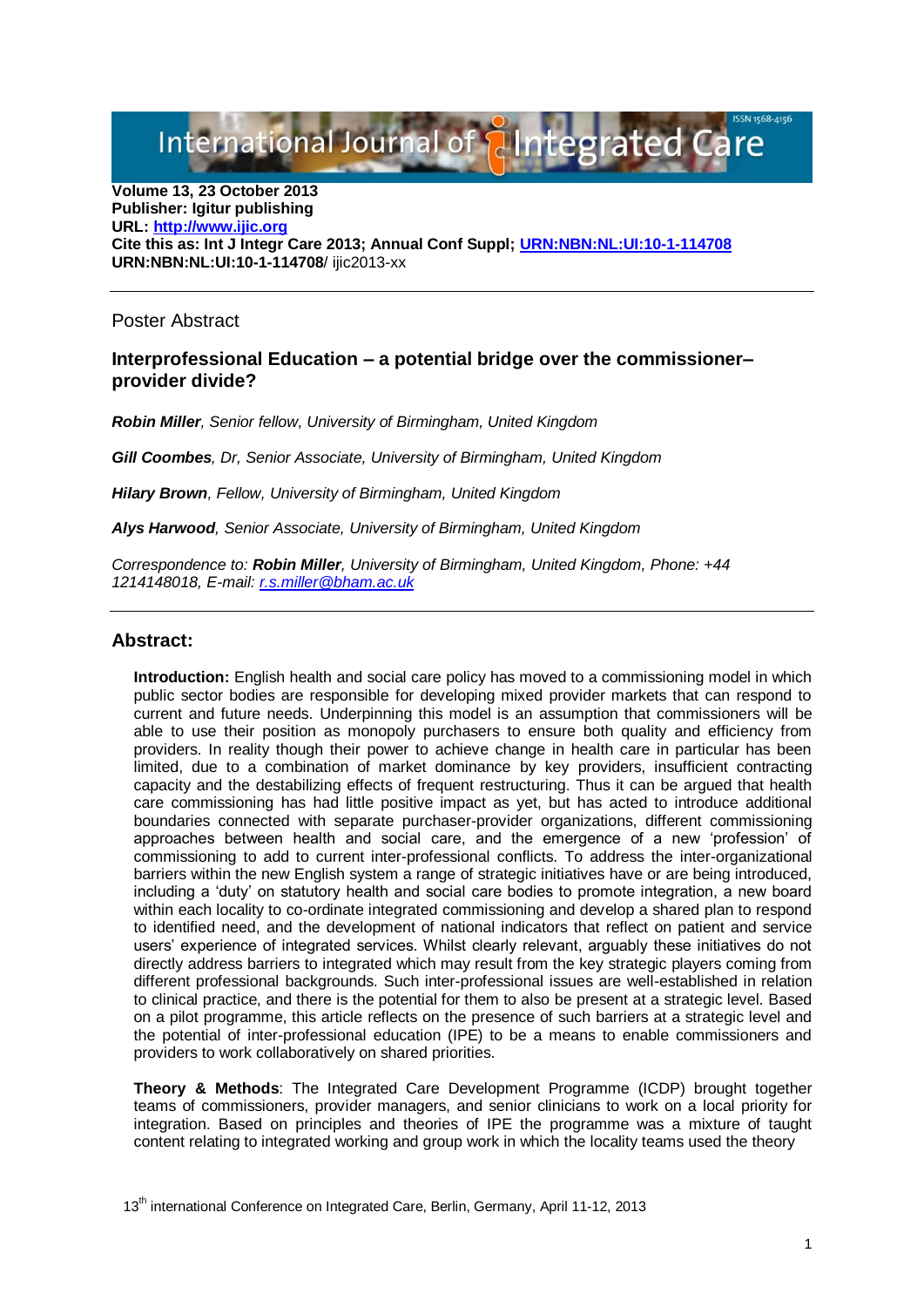*International Journal of Integrated Care – Volume 13, 23 October –* URN:NBN:NL:UI:10-1-114708*– http://www.ijic.org/*

and research evidence to progress their business cases. Outcomes were expected for the individual participants (in relation to their confidence and competence in working with other professions and agencies), for the organizations (in relation to improving efficiency and patient outcomes) and for the partnerships (in relation to developing trust and working practices that could be built upon in future). The evaluation sought to consider not only learners' reaction and learning but also impacts on behavior and organizational results, the underlying 'mechanisms' and how these connected within the learners' 'contexts', and the sustainability of any impacts beyond the learning activity. The evaluation deployed mixed methods, including pre- and post-programme selfassessments and ratings, feedback from participants at the end of teaching sessions and follow-up interviews six months post programme to explore personal and organizational impacts.

**Results:** The focus of the teams' work included clinical, service and systemic integration projectS:

- Service integration: Re-ablement services for older people with dementia. Integrating community based health and social care teams

- Clinical integration: Improving delayed transfers of care from acute hospital. Ensuring better screening of and early intervention for dementia. Transition between child and adult services for young people with mental health difficulties

- Systemic integration: Developing outcome measures to shape new integrated older person's strategy

Of the seven teams, five reported that changes to integrated working were being implemented as a direct result of the business case developed on the programme, and four that the learning had subsequently led to further changes either in the original or a different service area. These included adapting referral and information sharing processes to support integrated working, attracting additional resources to provide capacity to implement integrated practices, and introducing new shared governance arrangements. Only one team forecasted that savings would be made as a result of the ICDP business case, with a second area anticipating that applying the learning would lead to greater efficiencies in a different service area. Improvement in integrated care for patients / service users could not be demonstrated, although there were signs that arrangements were being put in place to monitor connected outcomes. One area reported that transfers of care had reduced by over 50% which may have resulted in patients avoiding the problems commonly associated with such delays.

Alongside these practical changes there were other more relational impacts reported from the ICDP. These include raising the profile of (and therefore interest) in integrated rather than single agency approaches to key priorities, development of trust between the participants and therefore their organizations, and securing of a common vision about what could be achieved. Participants also identified personal impacts from the programme, including increased confidence in working with other professionals, a raised profile in their organization, and stronger personal networks across professions and agencies.

Two teams reported little progress in relation to their business case or in making improvements in other services. Factors that contributed to their lack of impact included those internal to the team (such as the motivations and level of commitment of the participants, the seniority and professional mix within the teams, and changes to the roles over the life of the programme) and external influences from their within their organizational and partnership environments (such as lack of director level support, little clarity or agreement about the priority to be addressed, and tensions within the wider organizational relationships).

**Discussion & Conclusion**: This evaluation suggests that inter-professional differences are experienced within commissioning-provider relationships, and that IPE programs may be an effective tool to address these. The shared learning process can lead to practical improvements in integrated working and also aid the development of relationships and processes that can be built upon in future. Achieving these benefits requires programmed design based on principles of adult education and IPE, a commitment from the individual learners, and support from their employing organizations.

13<sup>th</sup> international Conference on Integrated Care, Berlin, Germany, April 11-12, 2013